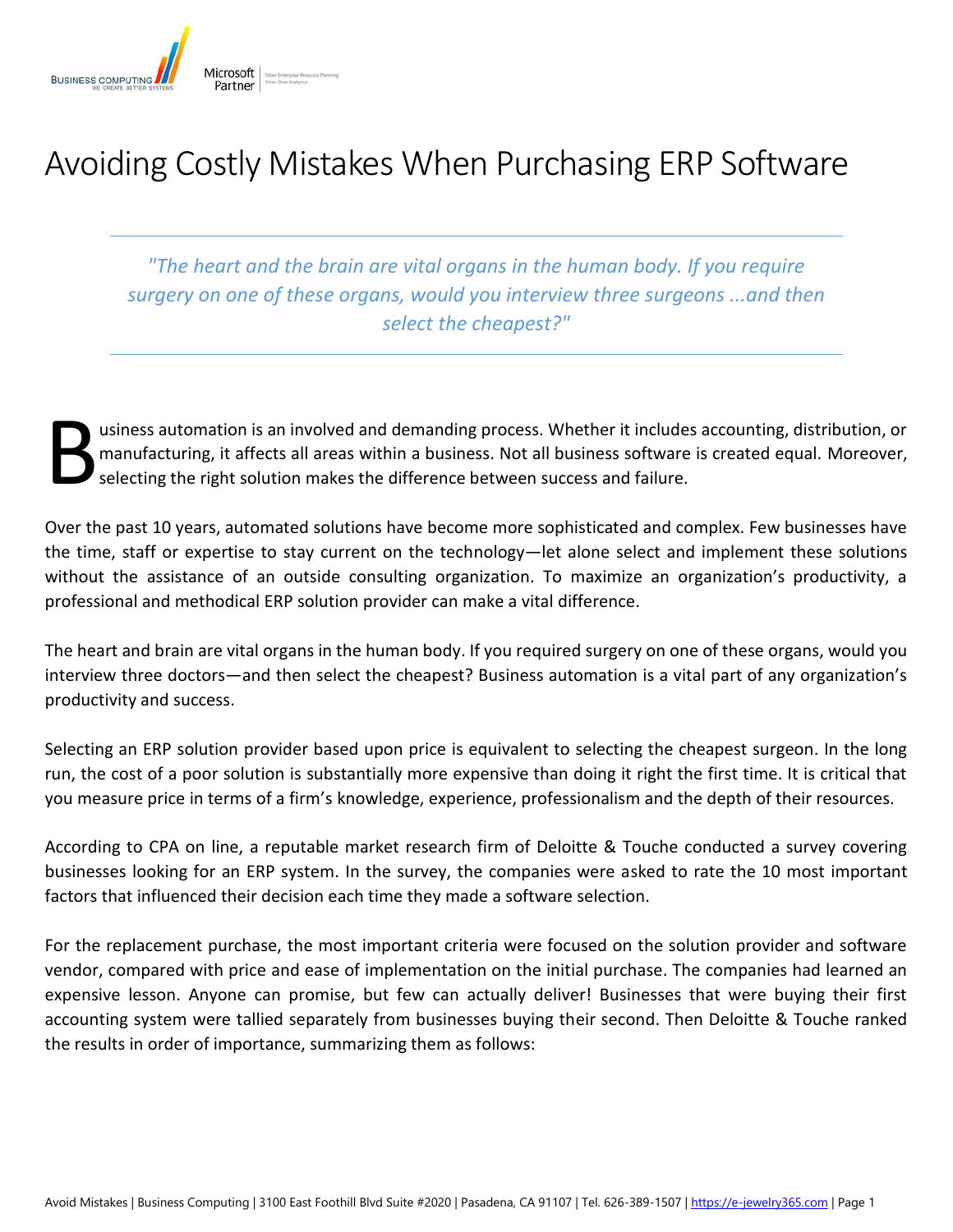

# First-Time Buyers Second-Time Buyers

### Rank Reason **Rank Reason**

| 1. Price of Software                        | 1. Level of support provided by reseller   |
|---------------------------------------------|--------------------------------------------|
| Ease of Implementation                      | Developer's track record of performance    |
| 3. Ease of Use                              | 3. Ability to fit to business              |
| 4. Ability to fit to business               | 4. Growth potential                        |
| Functionality<br>5.                         | 5. Price of Software                       |
| 6. Ability to work with existing hardware   | 6. Quality of documentation                |
| Growth potential<br>7.                      | Functionality<br>7.                        |
| 8. Level of support provided by reseller    | 8. Ease of Use                             |
| Quality of documentation<br>9.              | Ease of Implementation<br>9.               |
| 10. Developer's track record of performance | 10. Ability to work with existing hardware |

As you can see above, it's all about support, support and more support! Business automation is a complex matter. To that extent, it will affect your business operation for the next five to 10 years. If all costs are considered, including the amortized cost of your employee's time over five years, an implementation project can cost from \$15,000 to \$2 million and up. Considering the size of the investment, it is amazing how many businesses never take the time to ensure they are making the right decision. Of course, some businesses will always focus on cost no matter what any survey says. If you must, then when comparing prices between ERP solution providers, you must be certain to compare "apples with apples". There are large gray areas in proposals that make direct comparisons difficult.

- $\checkmark$  Break down the list of functionality and get a clear picture of which functionality is available or missing from different ERP vendors.
- $\checkmark$  Break down proposals cost to hardware, software, installation, training, support, conversion and customization. Get to a common denominator and compare components equally.
- $\checkmark$  When comparing hardware, networking and multi-user solutions, list the components side-by-side. Make sure you understand exactly what you're getting for your money.
- $\checkmark$  Don't focus on the total cost of any given item, instead analyze the total cost Project. Some vendors charge less on some items and more on others. Focus on the total delivered cost.